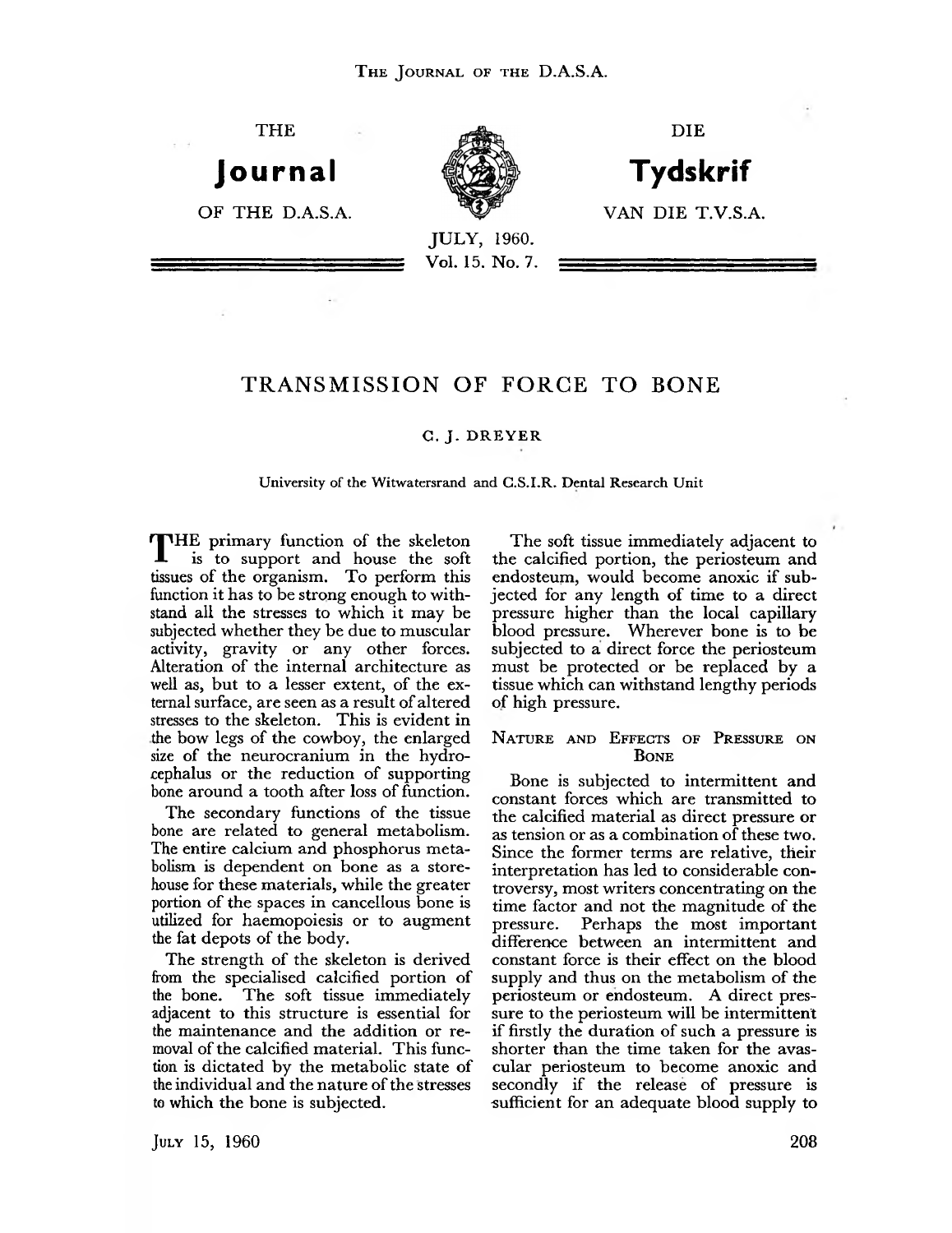be re-established between the periods of

Fressure.<br>
The limits of tolerance inter-<br>
mittent pressure.<br>
Within the limits of tolerance inter-<br>
mittent pressure on bone will be resisted<br>
and if increased within limits will even<br>
lead to the formation of new bone wh

## **T ransmission of D irect Pressure to Bone**

The one site where a constant pressure<br>may be applied directly to the periosteum<br>through a very thin protective layer, is on<br>the inner aspect of the pelvis and vertebral<br>column by the pelvic contents. Such pres-<br>sure could

this manner are thus intermittent in<br>nature.<br>Other areas of bone which are subjected<br>to a variety of direct pressure are pro-<br>tected by a layer of soft tissue in propor-<br>tion to the pressures which may be applied.<br>This is

cranon process of the ulna or portion of the<br>tubercle and condyles of the tibia and the<br>lower part of the patella were evidently<br>not meant to act as weight bearing sur-<br>faces. If used as such a compensatory<br>increase in the

# **T ransmission of Masticatory Forces to Bone**

The periodontal membrane may be considered as a specialized periosteum which<br>has to transmit the forces of mastication<br>from the teeth to the bones. Loss of this<br>action due to loss of the teeth normally<br>results in the compl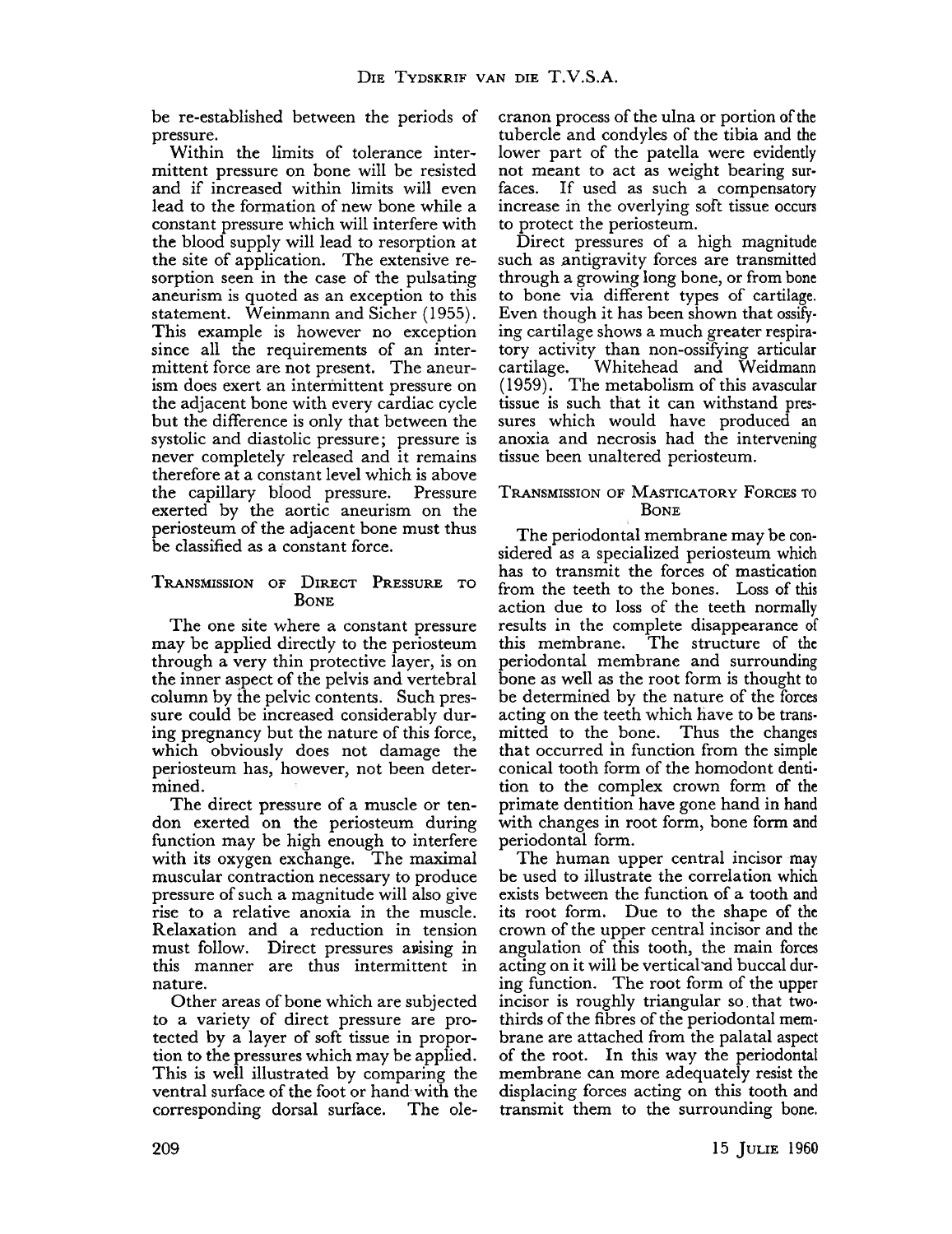The conclusion that a correlation exists<br>between root form and bone form is de-<br>rived from the fact that the maxillary<br>malars have a larger root surface than their<br>mandibular counterparts. This is said to<br>have occurred bec

- (a) The greatest profusion of vessels is found in the apical area which is subjected to the least stresses. It is rare to have an absolute vertical vector of force on a tooth.<br>(b) Only a very small percentage of the
- 
- (b) Only a very small percentage of the<br>
volton of note on a toom.<br>
(b) Only a very small percentage of the<br>
available capillaries are patent at a<br>
given time when an organ or tissue<br>
is at rest, so the transfer of blood<br>

the pressure in the soft tissue of the periodontal membrane nor effect a gradual depression of a tooth when it is subjected to a vertical pressure.

Without any other mechanism, the<br>arrangement of the fibres of the perio-<br>dontal membrane supports the alternative<br>supposition that they serve to transmit the<br>forces applied to the teeth to bone and yet<br>prevent undue pressu

# **T ransmission of Forge T hrough a Suture**

In the skull where the major part of the<br>growth is dependent on the sutures, a great<br>variety of forces have to be transmitted<br>from bone to bone through what is in the<br>young, virtually two thickened layers of<br>periosteum. Th

July 15, 1960 **210**